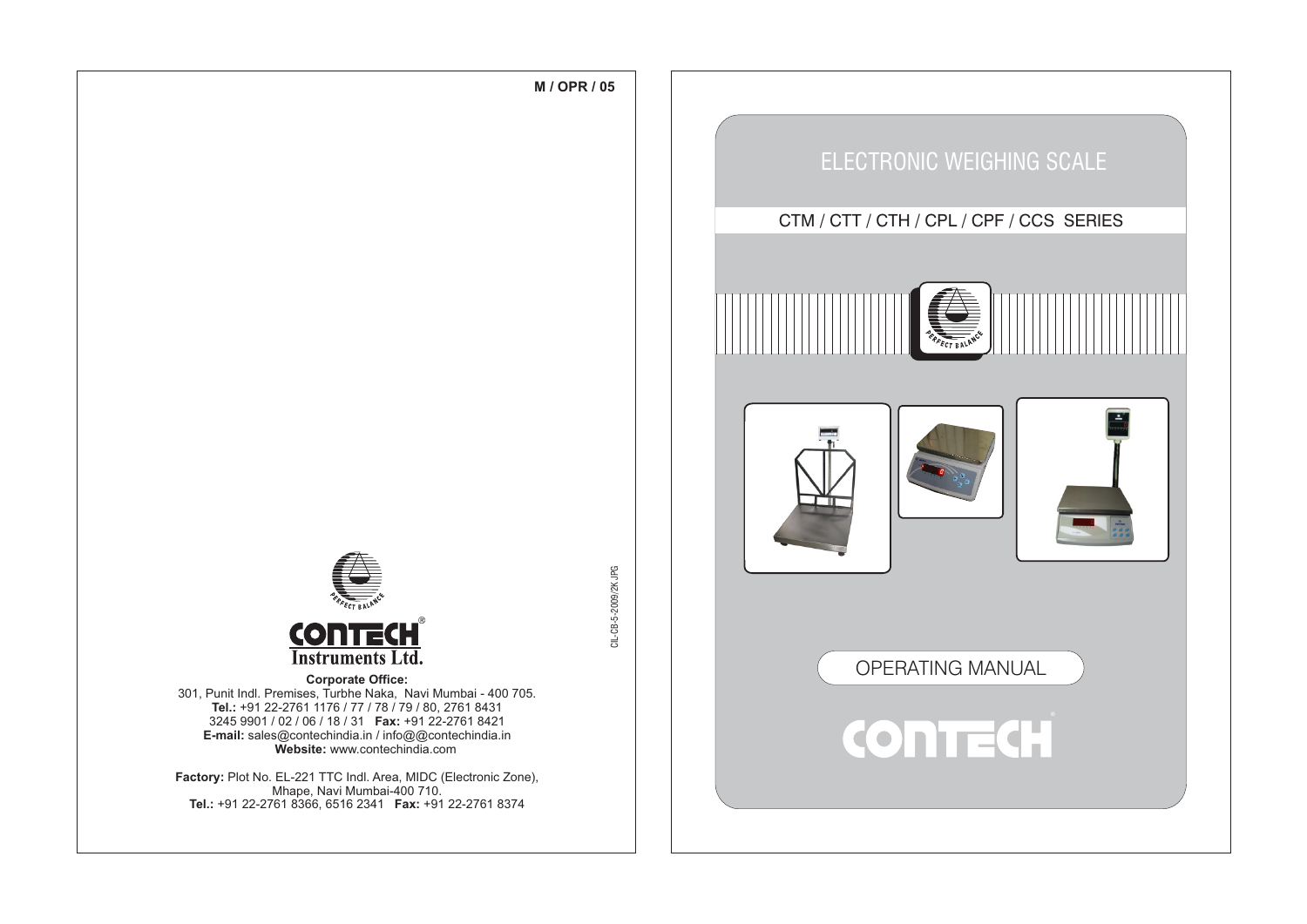# **CONTENTS**

- 1. Introduction
- 2. Installation
- 3. Operation of the Scale
- 4. Print Option
- 5. Bi-directional RS-232 interface
- 6. Storage of Weights in Memory
- 7. Auto Power Off
- 8. Piece Counting Mode
- 9. Set Point Facility
- 10. Operating in Tare / Zero Mode
- 11. Set up Function

# **INTRODUCTION**

We thank you for choosing Contech<sup>®</sup> CTM / CTT / CTH / CPL / CPF / CCS series weighing scale for your weighing needs. These scales use some of the latest and most advanced computing powers to give maximum flexibility and utility to the user.







## Features:

- Multiple weighing units , Gram, kilo gram, Carat, Tola, Litre.
- Feather touch membrane keyboard.
- Optional Battery backup facility.
- Piece counting facility, up to 25 different types.
- Storage of weights in memory and printing, up to 100 weights.
- Power saving mode.
- Bi-directional RS232 interface to interface with computers and printers.
- $\bullet$ Selectable baud rate.
- Set point facility up to 3 limits.
- Auto Power off.
- Peak Hold facility.
- Date and time facility.
- Multiple Print options with Sr. no., Date, Time and weight in Horizontal /
- Vertical Mode.
- Automatic zero tracking.
- User selectable Tare/Zero mode option with Net/gross facility for minimum use.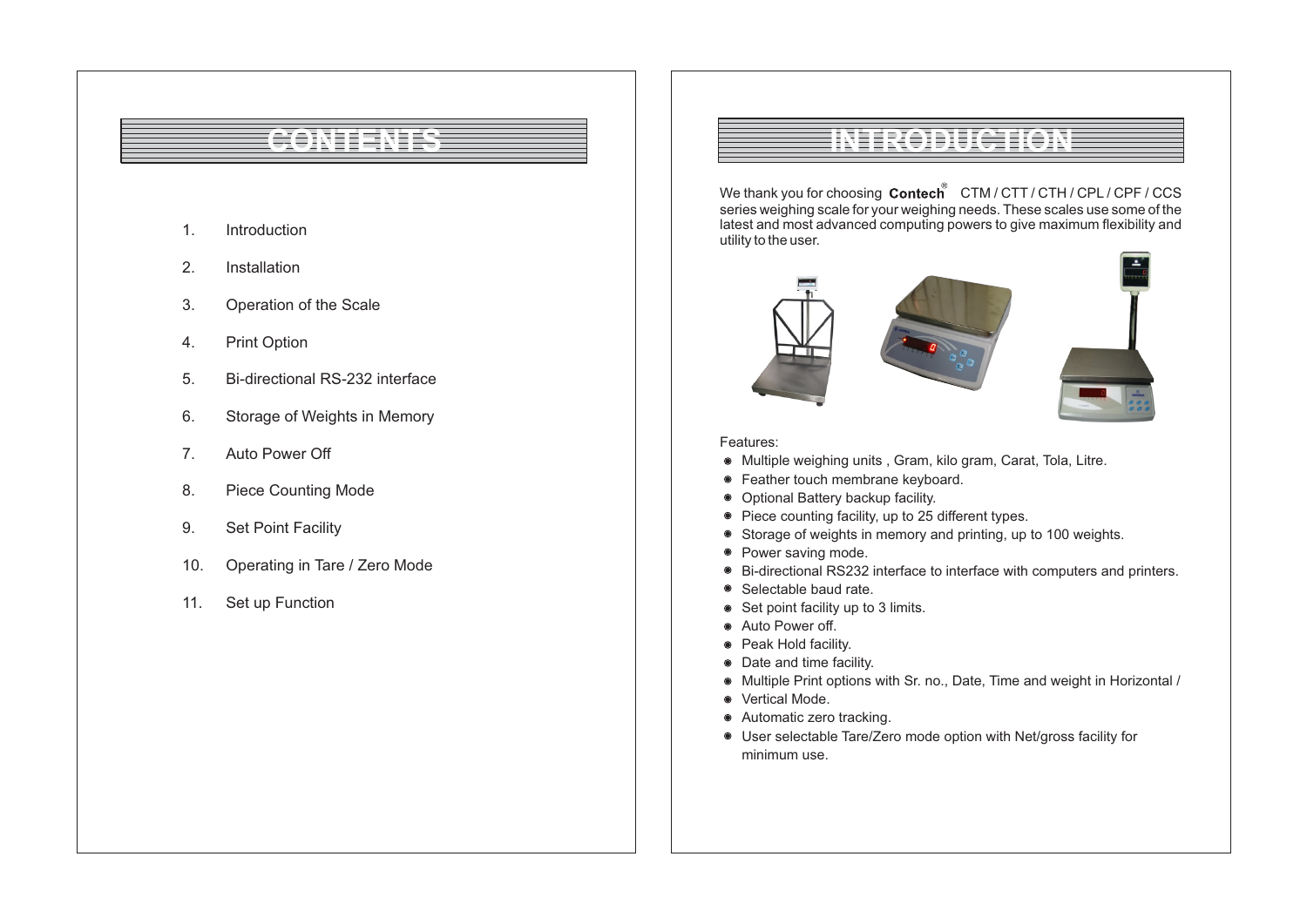

## **1. Unpacking:**

Unpack the balance. Save the packing container for future use.

## **2. Electrical Requirements:**

The balance requires very stable power. It works on 230V AC supply with **PROPER EARTHING**. The power outlet used for the balance should not be shared with any other devices which draws current in inconsistent manner like Air Conditioner or Refrigerator etc.

## **3. Environmental Requirements:**

For best results, the balance should be placed on a level surface which is free from drafts. It should not be exposed to direct sunlight or radiated heat. Table used for balance should be sturdy and should not transmit vibration from other equipments and free from the movement of people. No vibration producing equipment should be operated on the same platform as balance.

## **4. Start Up:**

Power is supplied to the scale through a 3 core AC mains cord attached to the scale. Insert the 3 pin plug of the power supply onto a proper mains outlet. Switch on the balance using the switch on the scale.

Scale goes through self test and subsequently starts displaying weight.

Press  $\left(\sqrt{2T}\right)$  key to display zero weight. T

## NOW THE SCALE IS READYFOR WEIGHING.

*NOTE:* With battery backup option, there is a need to charge the battery regularly to prevent loss of backup time. The scale can be switched off using the switch provide on the scale. Do not switch off the main power to the scale even when the scale is not in use. Keeping the mains power on will charge the battery and will be ready to use when the input power fails.

 $(1)$ 

# **OPERATION OF THE SCALE**

## **1) FOR CHANGING WEIGHING UNITS.**

| Press                                                 | key, the scale will show 5EL UP for some time                                |
|-------------------------------------------------------|------------------------------------------------------------------------------|
| and will display the current weighing unit, say grams | -46-                                                                         |
| Use l                                                 | or $\left(\frac{1}{\sqrt{P_{\text{NN}}}}\right)$ keys to change the mode and |
| key to select<br>Press                                | or                                                                           |
| Press                                                 | key to discard the changes.                                                  |
|                                                       | Note that all weighing functions except the basic weighing unit need to be   |
| enabled using 5EL UP                                  | functions.                                                                   |
|                                                       | Refer section on <b>SEE UP</b> for more details.                             |
|                                                       |                                                                              |

## **2) FOR CHANGING DATE, TIME AND SERIAL NO.**

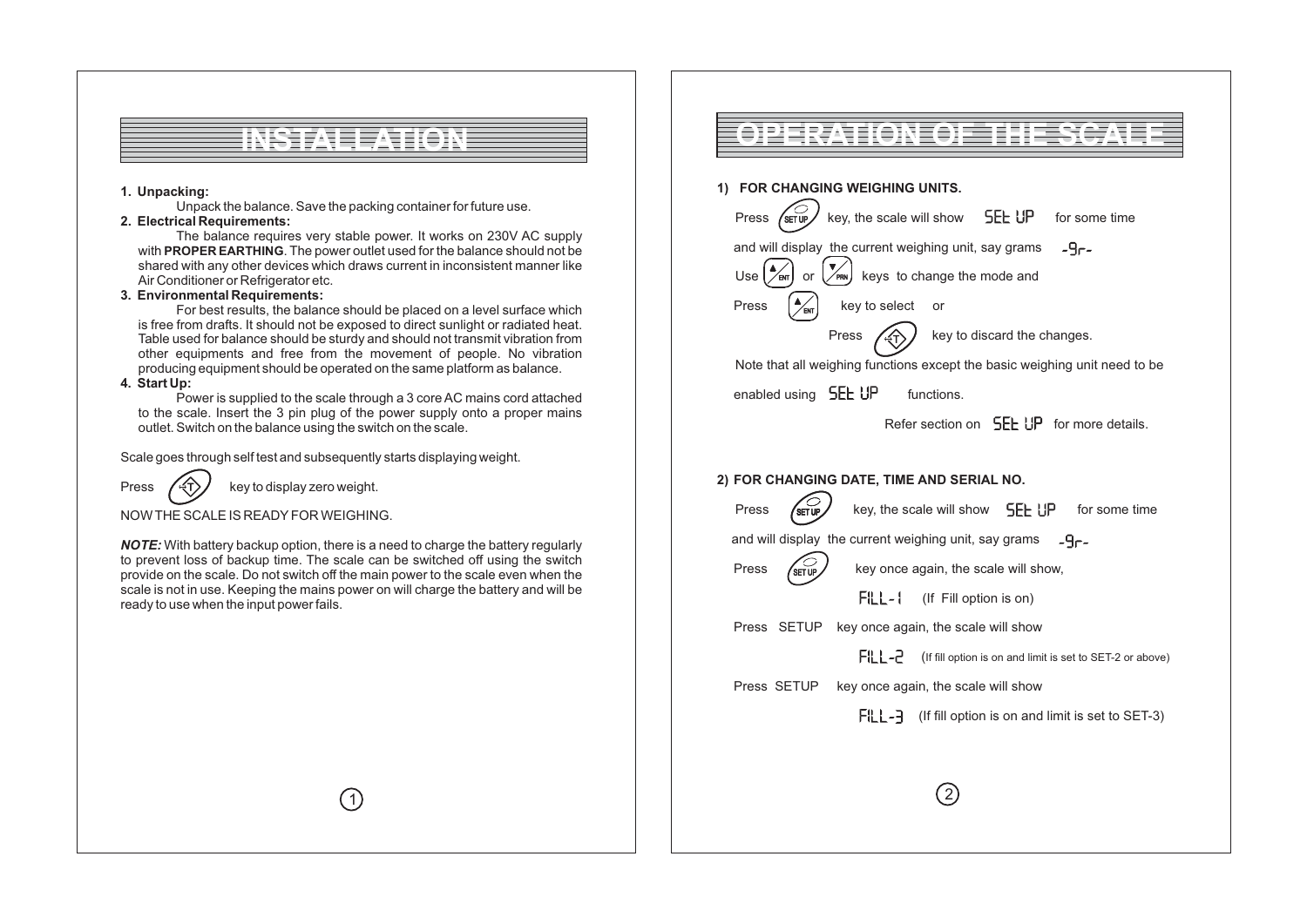

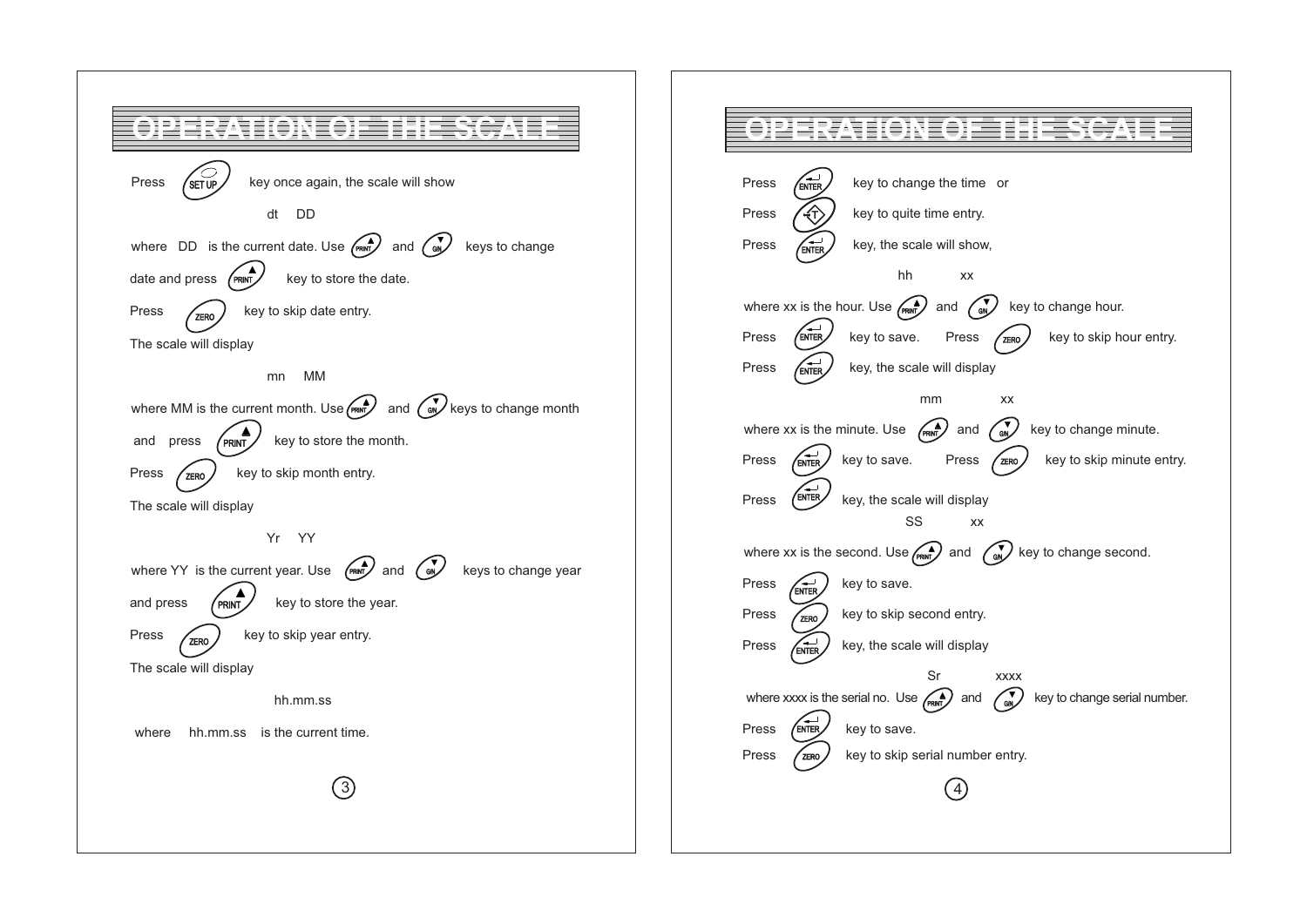

CTM / CTT/ CTH / CPL/ CPF / CCS series weighing scales can be attached to a serial printer for your printing needs. Print out can be programmed to suit most of the printing requirements.

Note that the printer should have a serial port and baud rate of the scale and printer should be same. 2 baud rates are available with the scale i.e. 2400 and 4800.

Printing option and patterns are controlled by **4 SETUP** parameters. They are

**a)** Print: There are 4 options **PRINT** 

i)  $5 \cdot 2$  Press key to start printing weight

and other details programmed as per (b), (c) and (d) below.

- ii)  $5$ kb Printing is initiated when the weight kept on the pan becomes stable.
- iii)  $\left[\begin{array}{cc} \mathbf{H} \end{array}\right]$  All the displayed weights are printed along with other details programmed as per (b), (c) and (d) below.

5

- iv) 5 **For Ed** To print weights stored in memory along with details programmed as per (b), (c) and (d) below.
- **b) Pr.fmt. :**Printer format. Five printout formats are available.
	- i)  $PrF 1$  Only weight.
	- ii)  $PrF Z$  Serial no and weight.
	- iii)  $P F 3$  Serial no, Date and weight.
	- iv)  $P<sub>r</sub>F<sub>r</sub>Y Serial no.$  Time and weight.
	- v)  $P F G$  Serial no., Date, Time and weight.

# **PRINT OPTION**

- c) **P-TYPE:** Print type (Horizontal or Vertical)
	- i) P.<mark>는</mark>님PE 1 Horizontal

Details will be printed horizontally.

| Sr.No. | Date       | Time     | Weight   |
|--------|------------|----------|----------|
| 001.   | 12.05.2002 | 13:25:00 | 4.545 kg |
| 002.   | 12.05.2002 | 13:27:05 | 4.234 ka |

ii) P.<u>LYPE 2 – Vertical</u>

Details will be printed vertically in a slip form.

Sr.No. : 001 Date : 12.05.2002

Time : 13:25:00 Weight : 4.545 kg

### d) **TITLE**: Title for printout.

i) TLE-YES - To enable title printing.

ii) TLE-no - To disable title printing.

Set the above parameters (a) to (d) to your requirements and effect printing. These parameters are available in SETUPfunctions. Refer SETUPfunctions in chapter.

6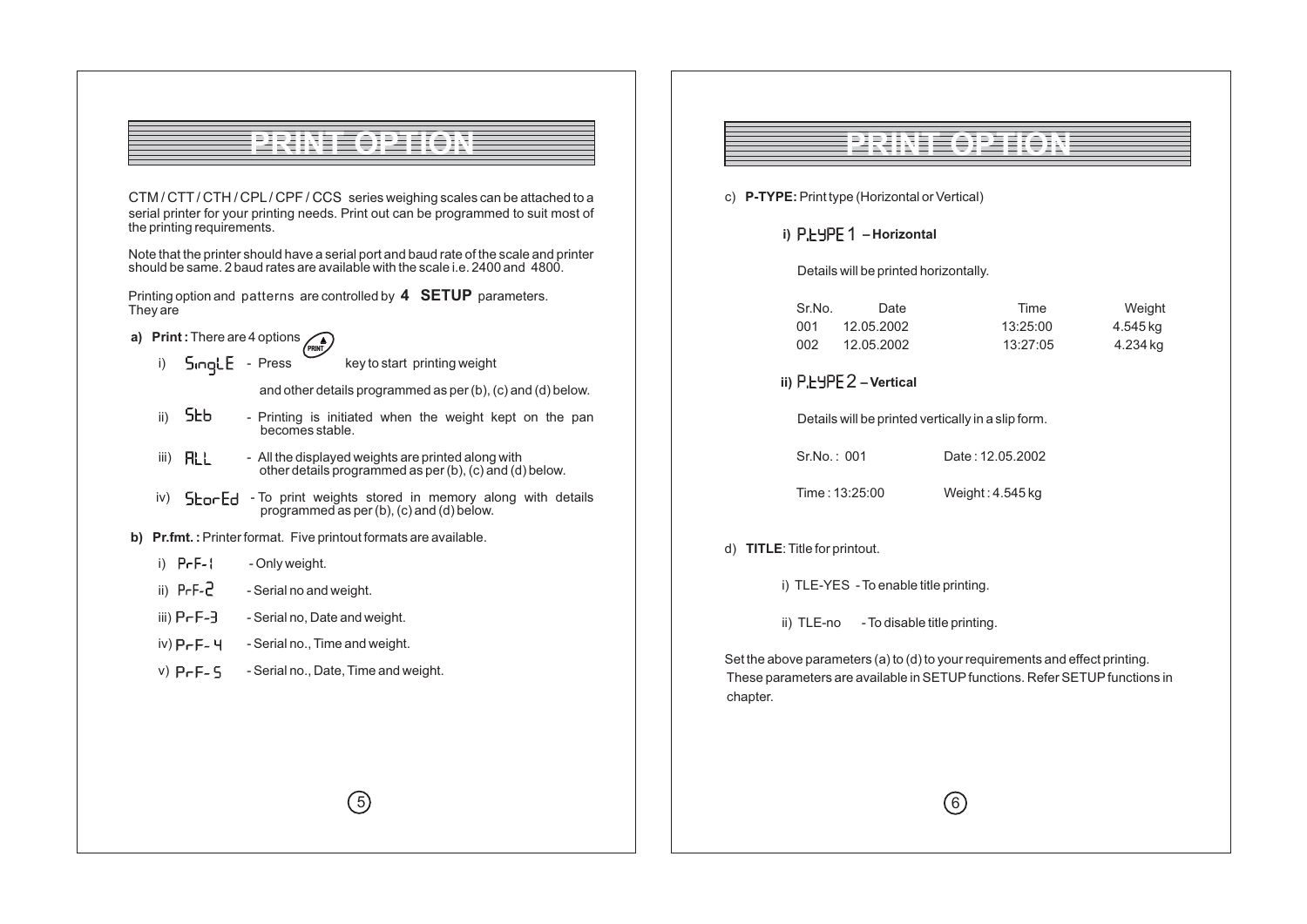# **BI-DIRECTIONAL RS232-INTERFACE**

Bi-directional RS-232 interface is provided in these scales to communicate with devices like computer, printer etc. The interface is provided through a nine pin Dtype connector provided in the side connector plate of the scale. Connections are as below.

Pin 2 – RXD – Receive Data

Pin 3 - TXD – Transmit Data

Pin 7 – Ground.

The Serial data transmitted and received are in standard ASCII mode ( +/- 5V) - ASYNCHRONOUS , 8 BITS, NO PARITY, 1 STOPBIT.

Baud rate : 2400 OR 4800 SELECTABLE.

The data format for weight output is

<+/->WWWWWW.WWb <kg/lt> <CR><LF> ( 15 characters)

where WWWWWW.WW is the weight

 $b - blank space$  - 20 hex

CR- Carriage Return – 0D hex

LF-Line feed - 0Ahex

for example, weight 85.12 will be sent as

 +000085.12bkg<CR><LF> where <CR> is carriage return (0D hex) & LF is line feed (0A hex), b=BLANK SPACE. The balance could be controlled by an external device like computer with the following commands.

Z - Tares the balance.

W# - Number of times, the weight data is to be transmitted through the serial port. # can be any number from 1-9.

7

## **WEIGHTS IN**

Upto 100 weights can be stored in memory and recalled if required. The scale also computes the total weight of all the weights in memory. To use this option, set ACCU function to ON in SETUP functions. See relevant section.

## **a) Clear weights in memory.** Press <sub>/sɛTuɐ</sub>ノ key  $\binom{A}{PRRNT}$ Immediately Press  $\left(\mathbb{R}^{\blacktriangle}\right)$  key, the scale will display **StorE** Press  $\left(\frac{\pi}{R}R^{\alpha}\right)$  key, the scale will display ZERO CLER- $Press$   $\overline{\text{EMER}}$  key, the scale will display ENTER ------- and weights in memory and total weight will be cleared. **b) Storing weight in memory.** Immediately **Press**  $\left(\begin{matrix} 1 \\ 1 \end{matrix}\right)$  key SET UP Keep the weight on the pan. Press  $\left(\sqrt{a}\right)$  key, the scale will display PRINT **StorE** ENTER  $Press$   $\sqrt{en\text{tr}}$  key. Displayed weight will be stored in memory and Total weight updated. Or Press  $\left(\sqrt{4T}\right)$  key to quit storage. T8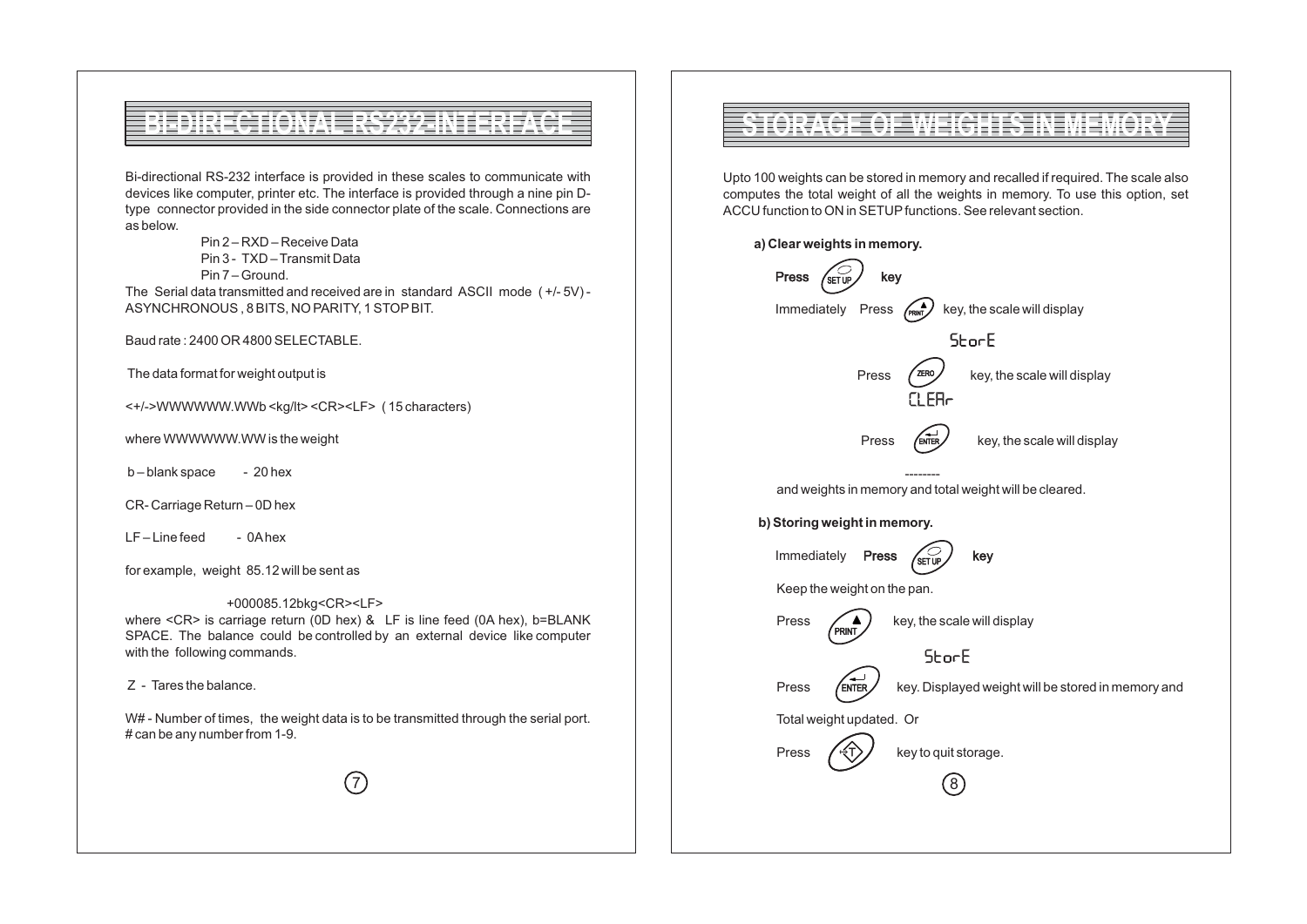

# **AUTO POWER OFF**

CTM / CTT / CTH / CPL / CPF / CCS series weighing scales have a built in auto power off facility, where in the displays will be switched off , if any keys are not operated for approx. 5 minutes. This will reduce power consumption and if the scale is being used with battery, it can enhance the discharge time of battery.

To come out of Auto Power Off mode, Press  $\Box$  A



Ensure to enable this feature in the  $\mathsf{E}\mathsf{F}\mathsf{F}$  |  $\mathsf{P}$  mode.

## **POWER SAVING MODE:**

Power saving mode feature will further enhance the battery backup time by making switching off the display whenever the weight displayed is zero. The scale will come out of Power saving mode when the displayed weight is not zero.

Ensure to enable this feature in the  $\mathsf{E}\mathsf{F}\vdash \mathsf{H}$  mode.

## **PEAK HOLD MODE:**

Peak hold feature will enable the scale to hold the display to the maximum weight (Peak weight) displayed. When used in this mode, the scale will be continuously displaying the maximum or peak weight measured by the scale, even after the weight is removed from the pan.

For using this mode, this function should be enabled in the mode.

SEE UP

For putting the scale into PEAK HOLD mode,

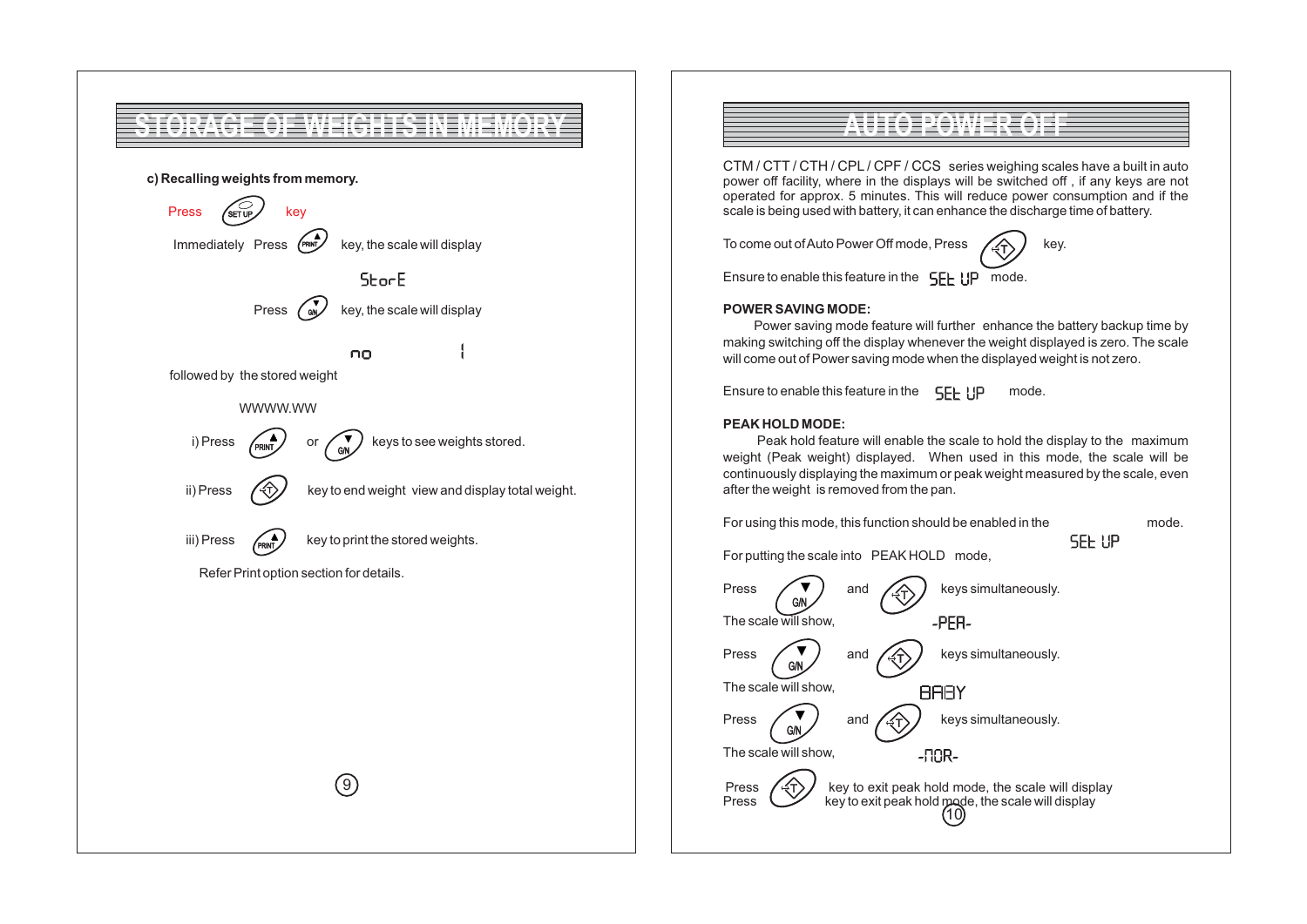# **PRINCE AND LEASE CONTING MODEL**

Contech CTM / CTT / CTH / CPL / CPF / CCS series scales can be used for piece counting purposes. Piece calibration of 25 items can be stored in memory. Accuracy of piece counting depends on the uniformity in weight of the items and the sample size used for piece calibration. Better the weight uniformity and more the sample size, better will be the accuracy.

Use SETUP function to select proper piece counting mode before using. There is an option to select 1, 10, 25 or none piece counting modes. See relevant section in SETUP functions for more details.

 $-9e-$ 

Selection of piece counting memory (item).

 $\sqrt{\text{SET UP}}$ Press  $\sqrt{\text{srw}}$  key, the scale will display, **SEE UP** for some time Then it display the current unit say grams  $\widehat{\text{Cov}}$  key repeatedly till the scale displays Press  $\rho_{RINT}$  OR PR-E-L



else Press  $\frac{1}{2}$  GN  $\frac{1}{2}$  key.  $\angle$ <sub>G/N</sub>  $\angle$ 

The scale will display PR-E-2

Press (PRINT) key to select FILL FRING and so on.

11

**PIECE COUNTING MODE**

## **Piece Calibration**

Select proper piece counting memory as mentioned above.

Make the Weight read zero by pressing the  $\sqrt{\pi}$  key. Weight of any container/bags used should also be made zero.

 $\langle \uparrow \rangle$ 

Keep known number of pieces on the pan.

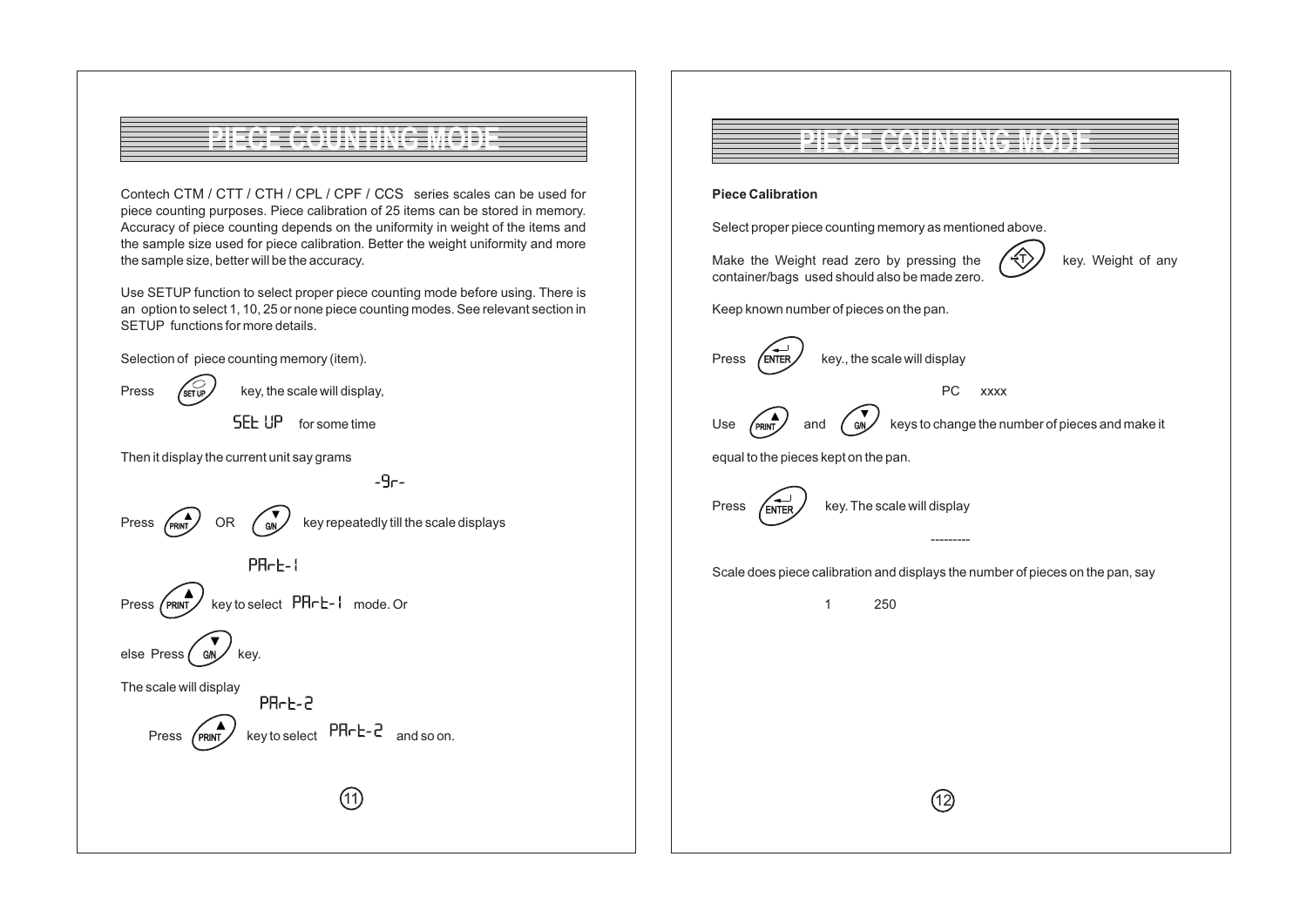

This facility enables the user to set up to 3 weights for comparison with the current weights to activate different events. This feature is controlled by 3 SETUP functions.

- 1. Fill Make it FL-on
- 2. SEt Pt. Make it SET-1, SET-2
- 3. F-TYPE Make it F-TYPE1 or F-TYPE2 for event swapping depending on the requirement.

 $(13)$ 

- 
- For setting weights, Press key, the scale will show
	- **SEE UP** for some time
- And will display the current weighing unit, say grams  $-9 -$



 $\lceil \cdot \rceil$  and followed by



Where XXXX.XX is the current set limit.







#### Press  $\left(\begin{array}{c} \overline{ } \\ \overline{ } \end{array}\right)$  key to save. ENTER

# **SET POINT FACILITY**

The scale will show

| $FILL - 2$ (If fill option is on and limit is set to SET-2 or above) |
|----------------------------------------------------------------------|
|                                                                      |

For some time and will display

XXXX.XX

Where XXXX.XX is the current set limit.

Use  $\left(\begin{array}{ccc} \n\text{PRINT} \\
\end{array}\right)$  and  $\left(\begin{array}{ccc} \n\text{GN} \\
\end{array}\right)$  keys to change the limit. To discard changes, Press  $\sqrt{z}$ ERO $\sqrt{z}$ key. Press  $\left(\begin{matrix} + & b \\ - & b \end{matrix}\right)$  key to save. and ZERO ENTER

 $(14)$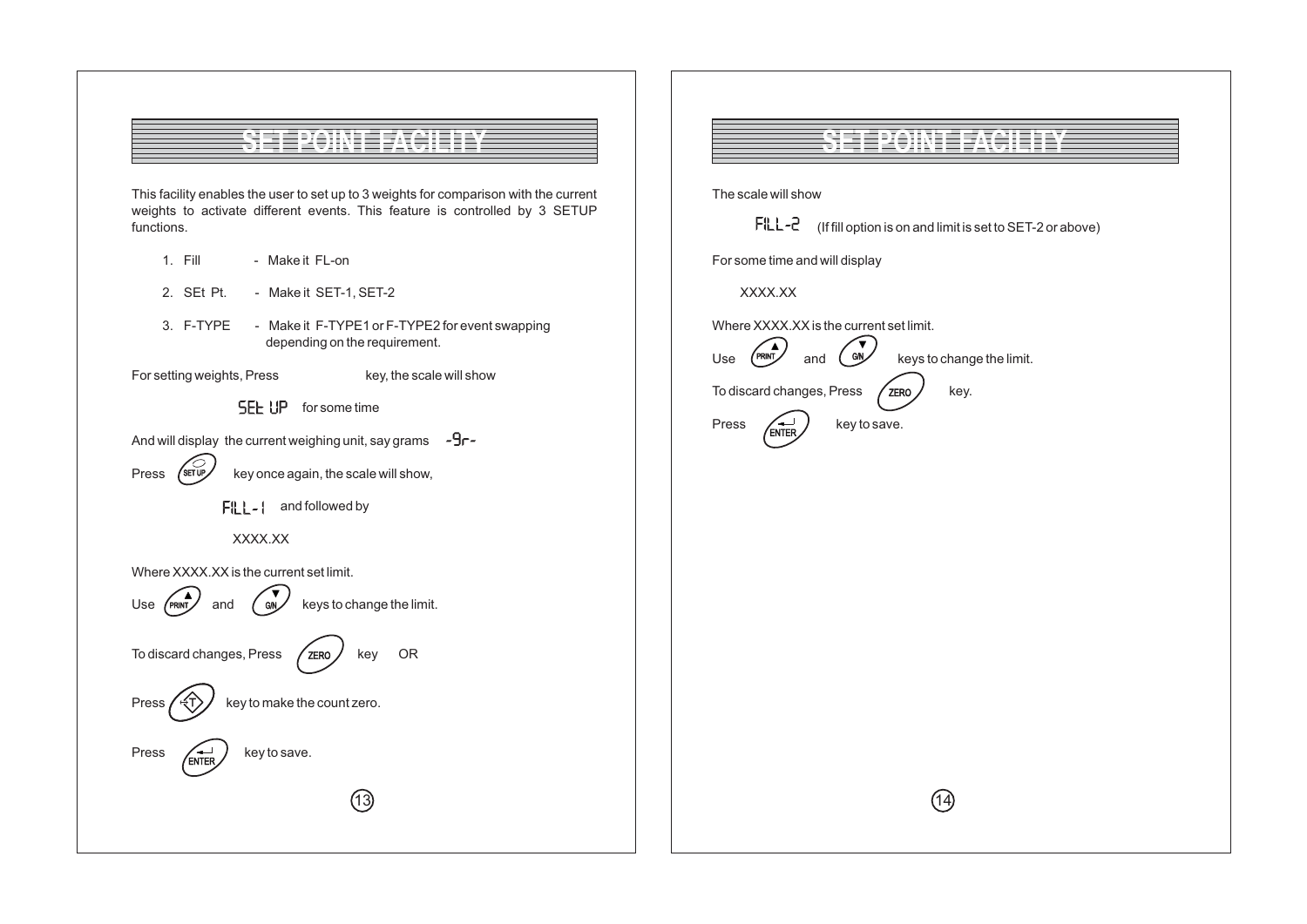

### **Set Point 1:**

User can set a weight any where in the range of the scale. Depending on the weight on the pan, the following events occur. Buzzer will work only in case of models where buzzer is provided. All outputs are TTL outputs provided additionally, if needed.

| F-Type | Weight < Set Wt.        | Weight = $Set Wt$ .          | Weight > Set wt.        |
|--------|-------------------------|------------------------------|-------------------------|
| Type 1 | Buzzer ON<br>$O/p$ High | <b>Buzzer OFF</b><br>O/p Low | Buzzer ON<br>$O/p$ High |
| Type 2 | Buzzer OFF<br>$O/p$ low | Buzzer ON<br>$O/p$ high      | Buzzer OFF<br>O/p Low.  |
|        |                         |                              |                         |

#### **Set Point 2:**

User can set two weights any where in the range of the scale. Depending on the weight on the pan, the following events occur. Buzzer will work only in case of models where buzzer is provided. All outputs are TTL outputs provided additionally, if needed.

| F-Type | Weight within<br>Set Limit                      | Weight = lower or<br>Upper limit.                           | Weight is beyond<br>the limits. |
|--------|-------------------------------------------------|-------------------------------------------------------------|---------------------------------|
| Type 1 | <b>Buzzer ON</b>                                | <b>Buzzer OFF</b>                                           | <b>Buzzer ON</b>                |
|        | O/p 1 high, if weight is more than first limit, |                                                             |                                 |
|        |                                                 | O/p 2 high, if weight is more than second limit.            |                                 |
|        |                                                 | O/p 1 low, if weight is less than or equal to first limit,  |                                 |
|        |                                                 | O/p 2 low, if weight is less than or equal to second limit. |                                 |
|        |                                                 |                                                             |                                 |
|        |                                                 |                                                             |                                 |
|        |                                                 |                                                             |                                 |
|        |                                                 |                                                             |                                 |

## **SET POINT FACILITY**

| F-Type | Weight within                                   | Weight = lower or Weight is beyond                           |                   |
|--------|-------------------------------------------------|--------------------------------------------------------------|-------------------|
|        | Set Limit                                       | Upper limit.                                                 | the limits.       |
| Type 2 | <b>Buzzer OFF</b>                               | <b>Buzzer ON</b>                                             | <b>Buzzer OFF</b> |
|        | O/p 1 low, if weight is more than first limit.  |                                                              |                   |
|        | O/p 2 low, if weight is more than second limit. |                                                              |                   |
|        |                                                 | O/p 1 high, if weight is less than or equal to first limit,  |                   |
|        |                                                 | O/p 2 high, if weight is less than or equal to second limit. |                   |
|        |                                                 |                                                              |                   |
|        |                                                 |                                                              |                   |
|        |                                                 |                                                              |                   |
|        |                                                 |                                                              |                   |
|        |                                                 |                                                              |                   |
|        |                                                 |                                                              |                   |
|        |                                                 |                                                              |                   |
|        |                                                 |                                                              |                   |
|        |                                                 |                                                              |                   |
|        |                                                 |                                                              |                   |
|        |                                                 |                                                              |                   |
|        |                                                 |                                                              |                   |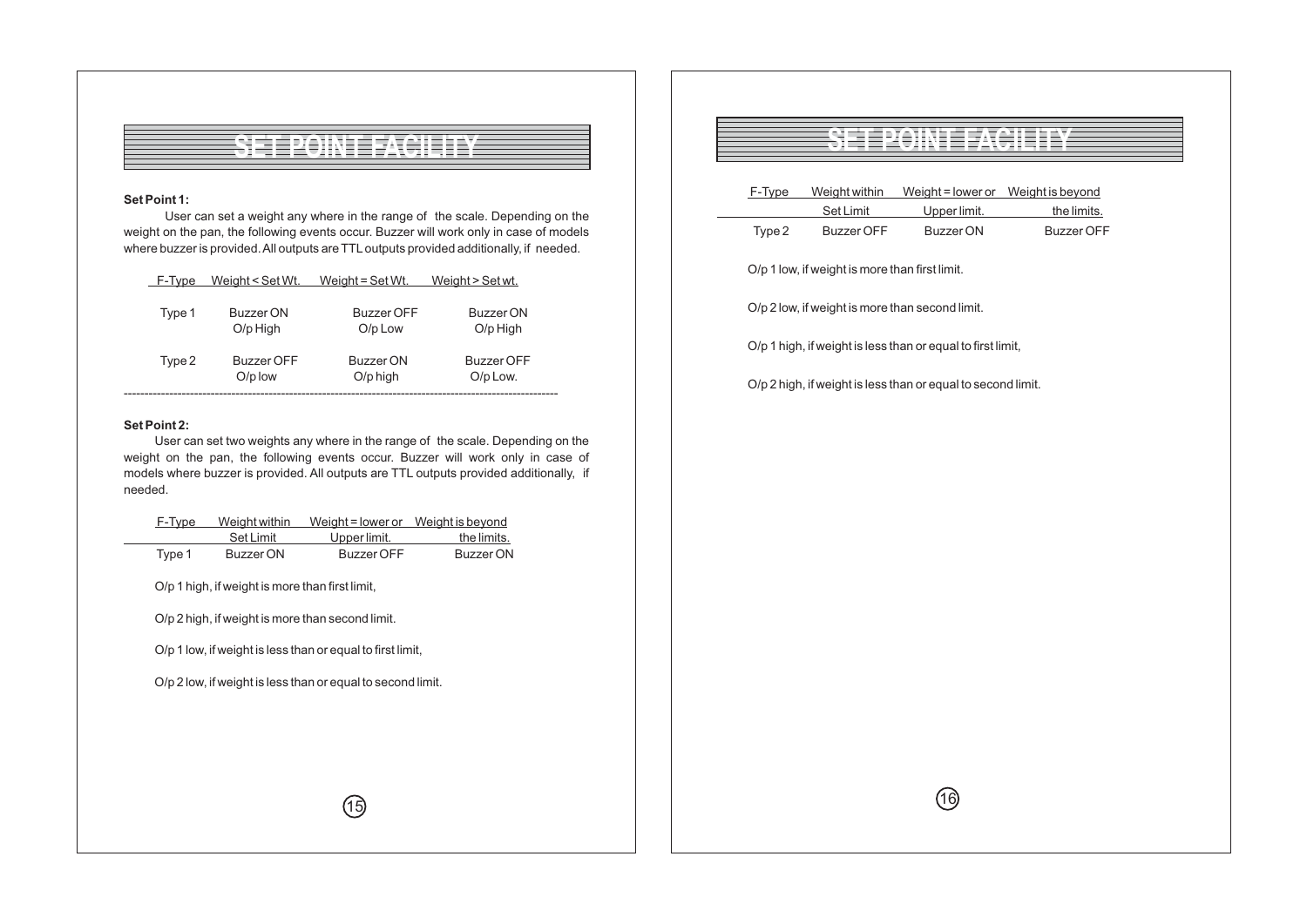

## **SETUP FUNCTIONS**

SETUP functions control the basic operation of the balance. There more than 20 parameters, which can be set by the user to suit the requirements. The following are these parameters.

| <b>MENU NAME</b>    | <b>FUNCTION</b>      | <b>OPTIONS</b>                                                                                      | <b>DESCRIPTION</b>                       |  |
|---------------------|----------------------|-----------------------------------------------------------------------------------------------------|------------------------------------------|--|
| 1. FRC <sub>E</sub> | Factory setting      |                                                                                                     |                                          |  |
| $2.$ PR $E$ 5       | Piece counting modes | To select factory set parameters.<br>PArt-1                                                         |                                          |  |
|                     |                      | PArt. 10                                                                                            | To select single piece counting memory.  |  |
|                     |                      | <b>PArt.25</b>                                                                                      | To select 10 piece counting memory.      |  |
|                     |                      | no.PArt                                                                                             | To select 25 piece counting memory       |  |
| $3.$ BRU $d$        |                      | To disable piece counting.                                                                          |                                          |  |
|                     | Baud rate setting    | bd2400<br>To select 2400 baud rate                                                                  |                                          |  |
|                     |                      | bd4800<br>To select 4800 baud rate                                                                  |                                          |  |
| $4$ Print           | Print modes set      | Single                                                                                              |                                          |  |
|                     |                      | Send stable weight through serial port<br>when Prn key is pressed.                                  |                                          |  |
|                     |                      | Stb<br>Send weight through serial port                                                              |                                          |  |
|                     |                      | All                                                                                                 | Every time scale reading becomes stable. |  |
|                     |                      | Send weight continuously.<br>StorEd                                                                 |                                          |  |
| $5$ $R$ Ubo- $0$    | Auto zero setting    | $A-0$                                                                                               | Send stored weights through serial port. |  |
|                     |                      | Autozero disabled.<br>(Ability of the scale to remain at zero, when there is no weight on the pan.) |                                          |  |
|                     |                      | $A-1$                                                                                               |                                          |  |
|                     |                      | $A-2$                                                                                               | Autozero to half accuracy of scale.      |  |
|                     |                      | A-3                                                                                                 | Autozero to full accuracy of scale.      |  |
|                     |                      |                                                                                                     | Autozero to twice the accuracy of scale. |  |
|                     |                      |                                                                                                     |                                          |  |
|                     |                      |                                                                                                     |                                          |  |
|                     |                      |                                                                                                     |                                          |  |
|                     |                      |                                                                                                     |                                          |  |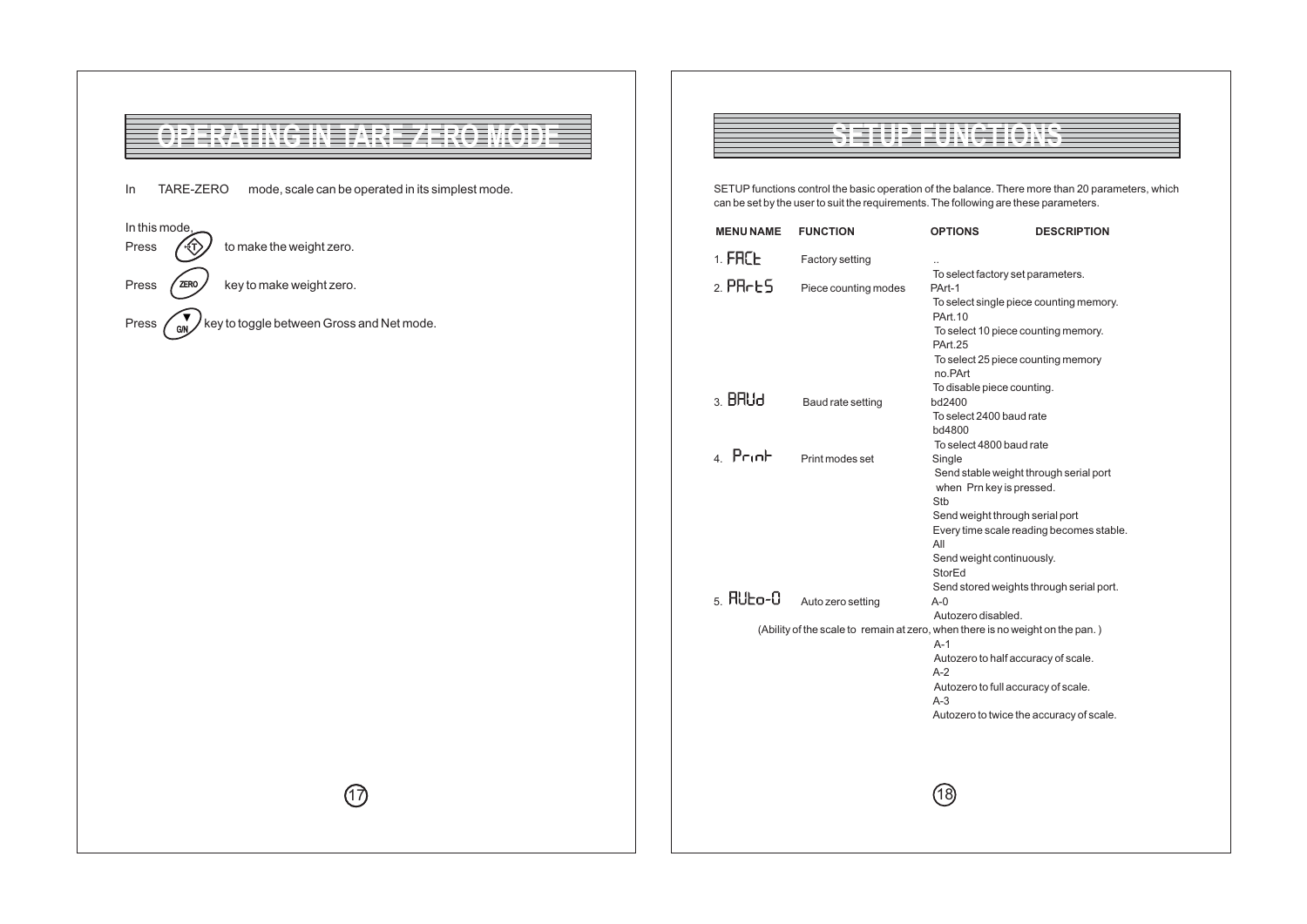# **SETUP FUNCTIONS**

| 6. REEU                        | - Weight storage mode. AC-nO                           | Weight storage disabled<br>AC.YES<br>Weight storage enabled                                 |
|--------------------------------|--------------------------------------------------------|---------------------------------------------------------------------------------------------|
| $7.$ FILL                      | - Fill mode option                                     | fL-Off<br>Fill mode disabled<br>fL.On<br>Fill mode enabled                                  |
| 8.                             | $[A - B]$ - Carat weighing                             | Crt-Off<br>Carat weighing disabled<br>Crt.On<br>Carat weighing enabled                      |
| 9. $L_1E-E-1$ - Litre weighing |                                                        | $Lt1$ -Off<br>Litre mode disabled<br>$Lt1.$ On<br>Litre mode enabled                        |
| 10. RPA                        | - Auto Power Off.                                      | APO-Off<br>Auto Power off disabled<br>APO.On<br>Auto Power off enabled                      |
| 11. $PSm$                      | - Power saving mode.                                   | PSm-Off<br>Power saving mode disabled<br>PSm.On<br>Power saving mode enabled                |
|                                | 12. P-Hold -Peak hold mode.                            | PHf-Off<br>Peak hold mode disabled<br>PHf.On<br>Peak hold mode enabled                      |
|                                | 13. $\frac{1}{2}d - \frac{1}{2}$ - Third decimal mode. | P3d-Off<br>Third decimal mode disabled<br>P <sub>3d</sub> .On<br>Third decimal mode enabled |
|                                |                                                        |                                                                                             |

19

## **SETUP FUNCTIONS**

| ERE<br>14.  | - Title printing.                         | TLE-Off<br>TLE.On                           | Title printing disabled<br>Title printing enabled                                                          |
|-------------|-------------------------------------------|---------------------------------------------|------------------------------------------------------------------------------------------------------------|
| 15. P-EHPE  | Select printing mode.                     | P.tYPE1<br>P.tYPE2                          | Horizontal Printing mode<br>Vertical Printing mode                                                         |
|             | 16. Pr.Frrick Select print formats.       | Prf-1<br>Prf-2<br>$Prf-3$<br>Prf-4<br>Prf-5 | Only weight<br>Sr.no. Weight<br>Sr.no., Date, Weight<br>Sr.no., Time, Weight<br>Sr.no., Date, Time, Weight |
| 17. FS 232. | Select S type<br>N type                   | S type<br>N type                            | RS - 232 standard<br>RS - 232 numeric                                                                      |
| 18. SEE-PE  | Select set point mode                     | SEt-1<br>SEt-2<br>$SEt-3$                   | Single set point<br>2 set points.<br>3 set points                                                          |
| 19. F-F4PF  | Select set point type                     | FTYPE-1<br>FTYPE-2                          | +ve Logic outputs for fill application<br>-ve Logic outputs for fill application                           |
| 20. ConFlq  | Select tare/zero or<br>Full function mode | T-Z<br>A-f                                  | Simple Tare and Zero mode.<br>Full Function mode.                                                          |

20